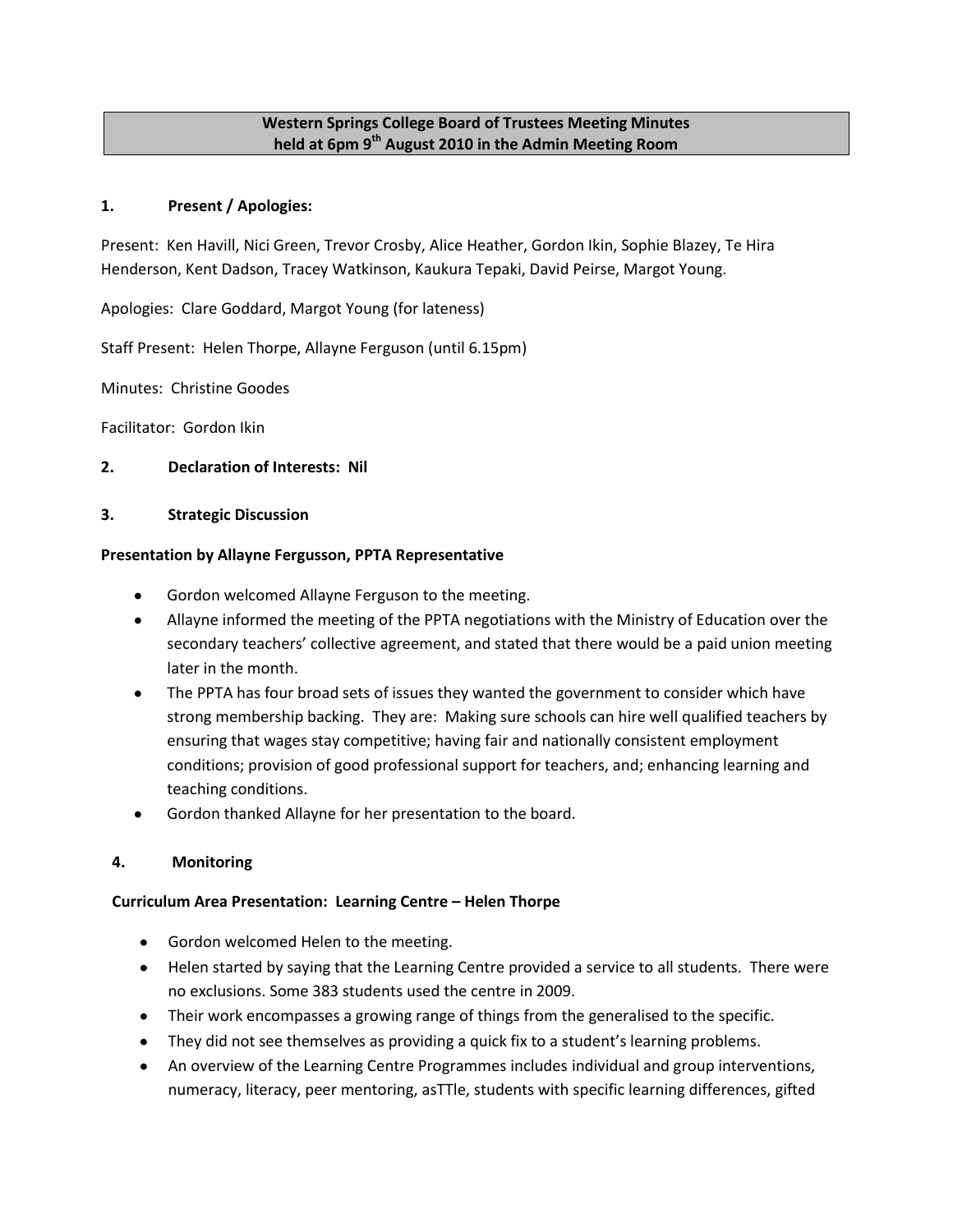and talented, after school homework and supported study sessions, casual users, students on reduced programmes, correspondence and Year 8 transition.

- In an ideal world Helen would like a working space that was connected with the library and special needs.
- In order for the Learning Centre to grow, they would benefit from an expansion of their facilities and more staff. At times there is enormous pressure on the space and a high demand for access to their small pod of computers (5 additional computers suggested).
- Gordon thanked Helen for attending the meeting.

6.40: Tracey Watkinson arrived at the meeting.

# **5. Strategic Discussion**

# **ERO Review: Report of Board Chairperson and Principal of Meeting with Review Team Leader (5/8)**

- Ken talked to the tabled ERO Review Paper.
- ERO appeared to be putting great importance on self-review.
- The key question will be How effectively does this school's curriculum promote student learning: engagement, progress and achievement?
- The key foci were the self-review processes and information, student achievement information, literacy and numeracy, success for Maori and Pacific students and the quality of education for international students.
- EXCHE Ken presented the board with the timeline for the visit. The Review commences on  $6<sup>th</sup>$ September. There will be a meeting on this day at 12.30 for one hour for those of the Board who can make it. On the 13<sup>th</sup> of September ERO will give an oral report to the Board. This will be held in the WSC meeting room, 5 –6pm.
- ERO wanted to talk to a group of Year 9 and 10 students and a group of Year 11 to 13 students.
- ERO would also like to attend a staff meeting to talk to teachers and meet a forum of HODs.
- The SMT will meet with ERO one hour before the meeting on  $13<sup>th</sup>$  of September with the Board of Trustees.
- Tracey asked when will ERO meet with the whanau. **Task 1: Ken to check this out and report back to Tracey.**

That the Board receives the report of the board chairperson and the principal.

Ken Havill / Trevor Crosby carried

# **Board Elections: Role Specifications**

- Trevor went through his tabled draft Board Elections: Role Specifications paper.
- Tracey asked about co-opted trustees (Maori and Pacific Island). When do they start the process for this? Trevor to add to draft under number 4, so they fit into the timeline. **Task 2: Trevor**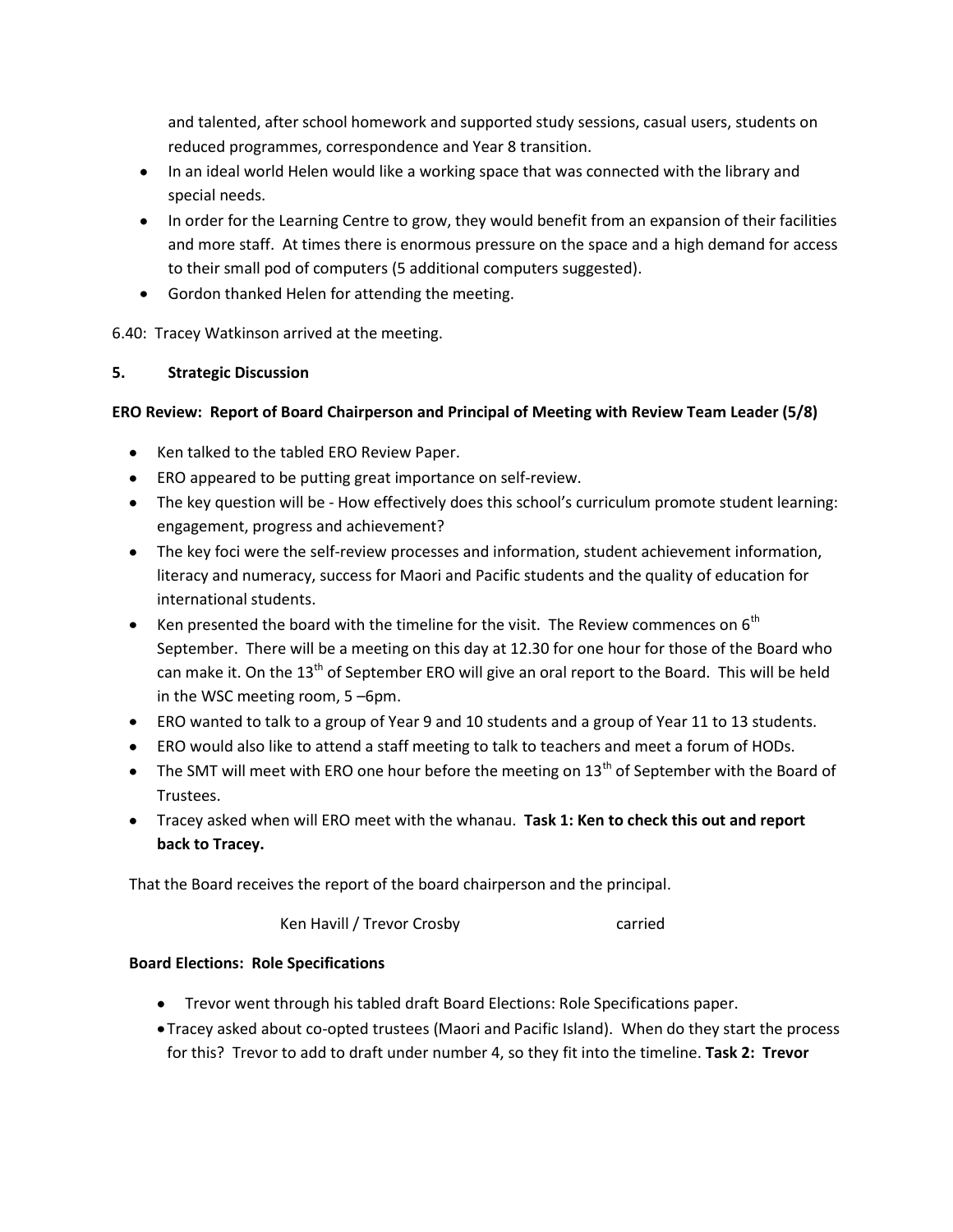That the Board endorses the roles of the board chairperson, board secretary and returning office as proposed.

Trevor Crosby / Ken Havill **carried** carried

## **6. Strategic Decisions**

## **Student Board Rep Election**

- $\bullet$  With the student representative election being on 17<sup>th</sup> September, Sophie Blazey will only attend one more meeting.
- She suggested having a meeting with interested parties and addressing an assembly.

That Christine Goodes be appointed as the returning officer for the student trustee election.

Ken Havill / Sophie Blazey **carried** 

7.20: Break – Margot Young arrived at the meeting

## **Community Education**

- Ken referred to his principal's report, second bullet point under property.
- He has taken advice from our liability insurer who advised that it was essential that a business like Leisuretime Learning Ltd take liability insurance.
- Discussion ensued around this topic.
- Gordon Ikin asked why we have our insurance with two different companies.
- Ken to check out future possible amalgamation of our two insurance policies under one company. **Task 3: Ken**

It was moved that if the hirer was a retail business it must have liability insurance. If the hirer was a small community group it was not required.

Gordon Ikin / Trevor Crosby Carried

- Discussion continued around Leisuretime Learning Ltd.
- Ken supported the request for a continuation of support.

That the board continues to sponsor Leisuretime Learning until the end of 2011 with a review to be completed by  $31<sup>st</sup>$  July, in order to ensure the ongoing delivery of a community education programme based at WSC.

Gordon Ikin / Ken Havill **Carried** carried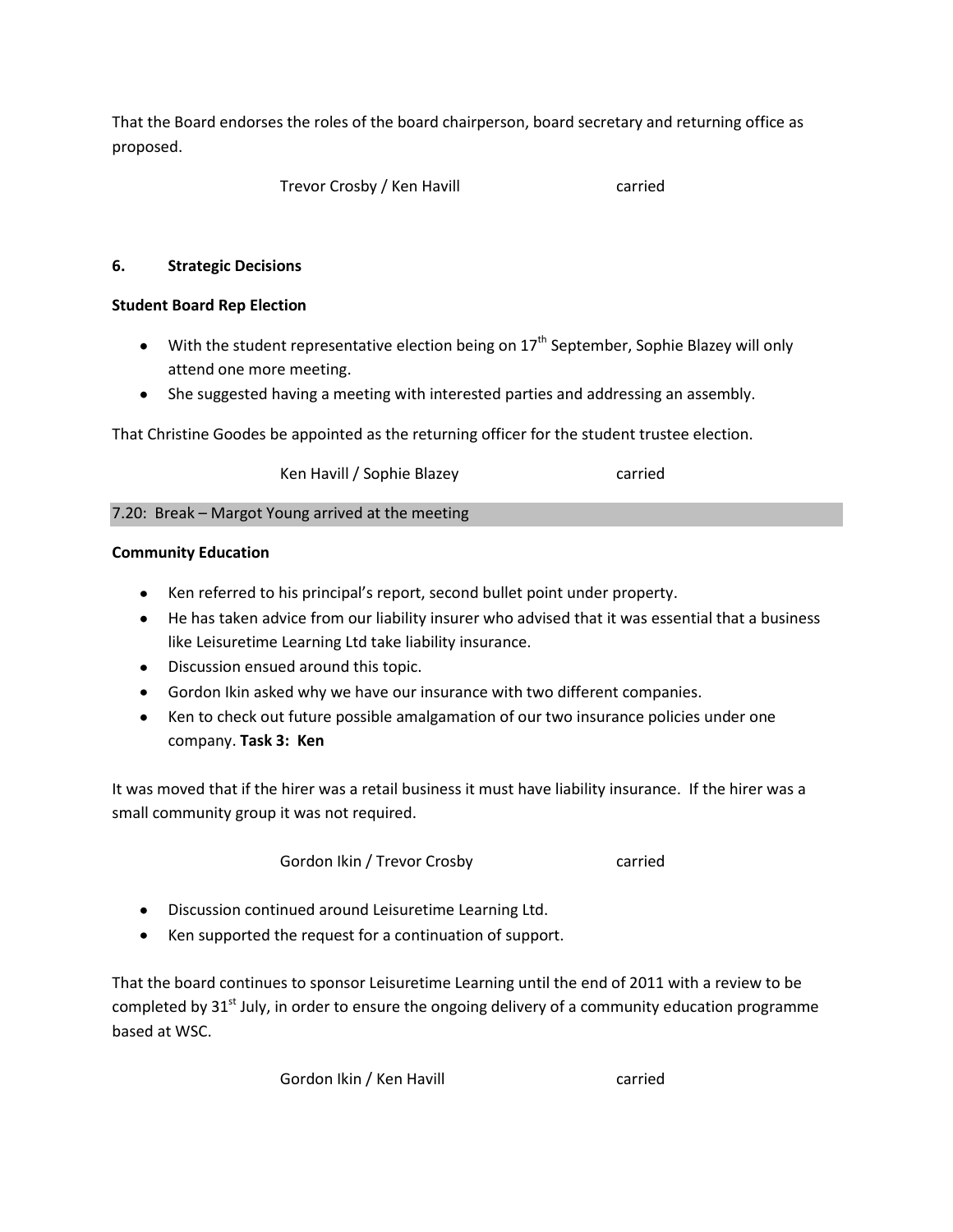## 8.10: Kaukura left the meeting.

#### **7. Monitoring**

## **Finance**

- $\bullet$ Trevor talked to the tabled EdTech Budgeted Statement of Financial Position.
- The budgeted working capital shows an increase in the deficit as it did in 2009, but the actual outcome in 2009 was an improvement in working capital. Clare discussed the whole report with EdTEch in the previous week, and was satisfied that the budgeted statement could be accepted by the board.
- Margot queried the current provision for depreciation being lower than it should be in the budgeted statement. Trevor stated that the depreciation currently showing in monthly statements was based on EdTech advice provided as part of the budgeting process. Subsequently a Ministry Furniture & Equipment grant was received and assets purchased which increased depreciation. [Additional note: more significantly, during the 2009 audit the leases on photocopiers were reclassified by the auditors from operating leases to finance leases, which meant that depreciation needed to be charged in the accounts, as in effect the auditors considered the school was purchasing the photocopiers as capital assets although this is not the case. The total cost of leases to the school of the photocopies remains fully covered in the budget].

That the Board accepts the 2010 Budgeted Statement of Financial Position.

Trevor Crosby / Ken Havill **Carried** carried

## **Discipline**

- Ken gave an oral report.
- Since the last meeting there has been one exclusion, three extended suspensions and one reinstated student was meeting the requirements of his reinstatement.

That the principal's oral discipline report be received.

Ken Havill / David Peirse Carried

8.36: Ken asked the meeting to go into committee to protect the privacy of individuals.

8.41: The business being concluded satisfactorily, Ken asked that the meeting go out of committee.

## **8. Identify Agenda Items for Next Meeting**

ERO update